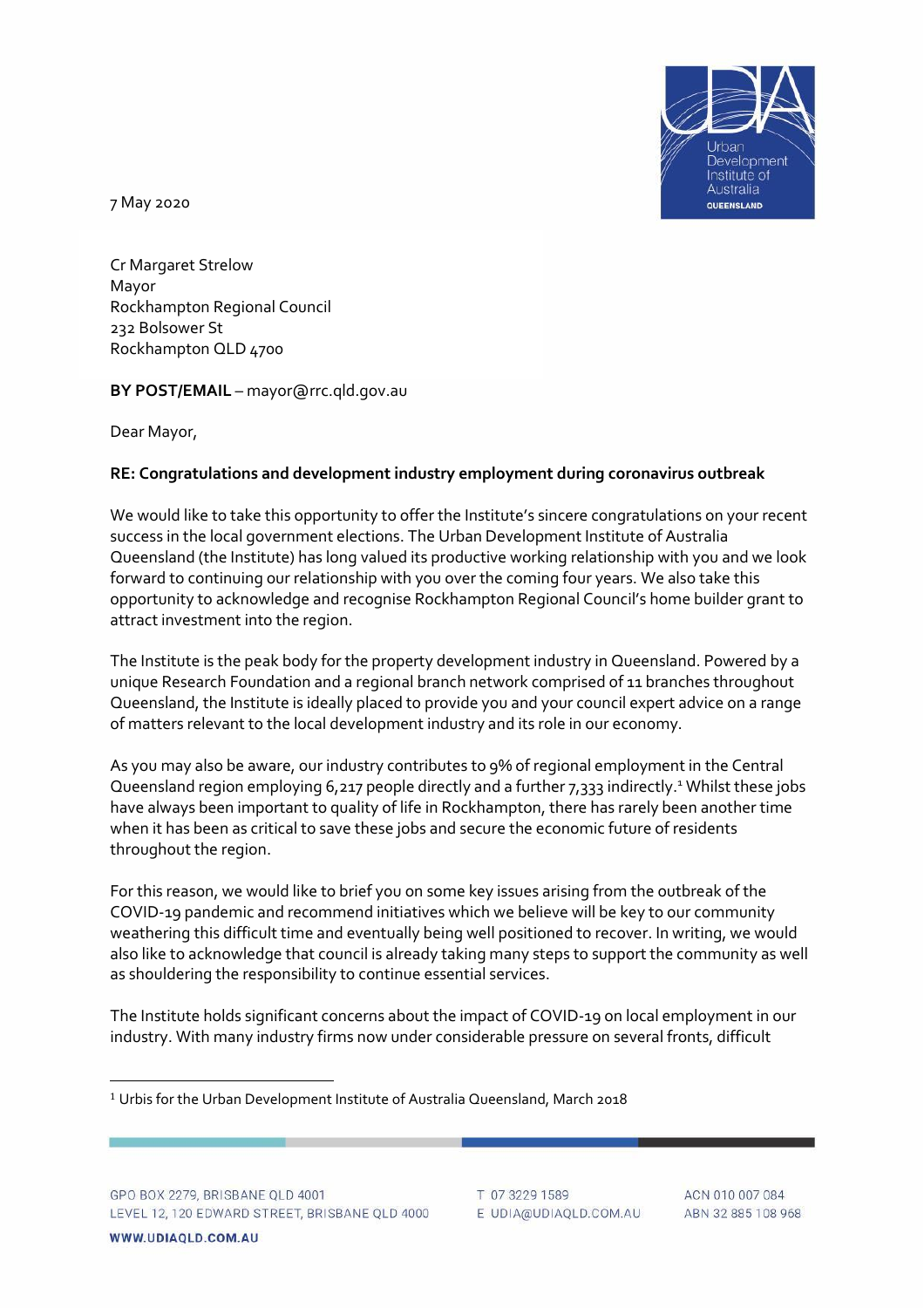decisions are being made about the continuation of projects, the launch of new projects as well as the longer-term sustainability of businesses. For this reason, and further to our letter to council of 19 March 2020 and the Institute's *Project Bounce Back, a COVID-19 Industry Action Plan* (attached) we propose additional measures to keep the property development industry working. We particularly wish to emphasise the initiatives below that council can put in place quickly, within the framework of existing programs, and which will have a material impact on saving industry jobs in a short time frame.

### **Offer an Infrastructure Charges Incentive Scheme**

The Institute has often highlighted council's incentive strategies to councils throughout the state, including the deferral of infrastructure payments.

The Institute encourages council to extend the life of the incentive strategy and consider expanding it to encapsulate residential development and land uses to stimulate the local construction and property development industry and respond to COVID-19.

Infrastructure charges discounts are a common way for local government to stimulate and shape economic development and have well established implementation mechanisms in councils throughout the state. Offering Infrastructure Charges waivers and discounts would provide critical support to company cashflow shoring up industry jobs throughout our region.

## **Halving all development related fees**

This reduction in costs would allow the industry to keep applications rolling, thereby creating a pipeline of project work ready for economic recovery and jobs creation. It would also reduce the financial burden for projects at a critical time and assist directly with retaining their workforce. Mackay Regional Council has been proactive in this regard announcing this measure as part of their first COVID-19 stimulus package and we strongly encourage council to consider this option to further stimulate construction activity.

#### **Continuing and maintaining plan sealing and bonding applications**

Many projects across the region are currently at this critical stage, with the project at 'peak' debt and awaiting final processing of plan sealing and release of bonds. Delays to this process will be catastrophic for industry cash flow and our ability to sustain employment. We encourage council to speed up their processes ahead of statutory timeframes during this period to save jobs.

#### **Ensure all inspections continue**

Council should commit to all inspections continuing whilst ensuring appropriate arrangements are put in place to achieve social distancing. We urge council to continue to conduct these necessary inspections to ensure the industry can continue to operate and deliver development during this uncertain period.

## **COVID-19 in general**

We reiterate the importance of taking action to keep the property development industry moving to safeguard jobs, enable a bounce back of activity, and minimise damage to the economy as much as possible. We understand that these times present many challenges for council and we are very keen to offer our assistance to work towards an economic recovery strategy for Rockhampton.

To this end Central Queensland Branch President, Gideon Genade will shortly be in touch to arrange a time convenient to you.